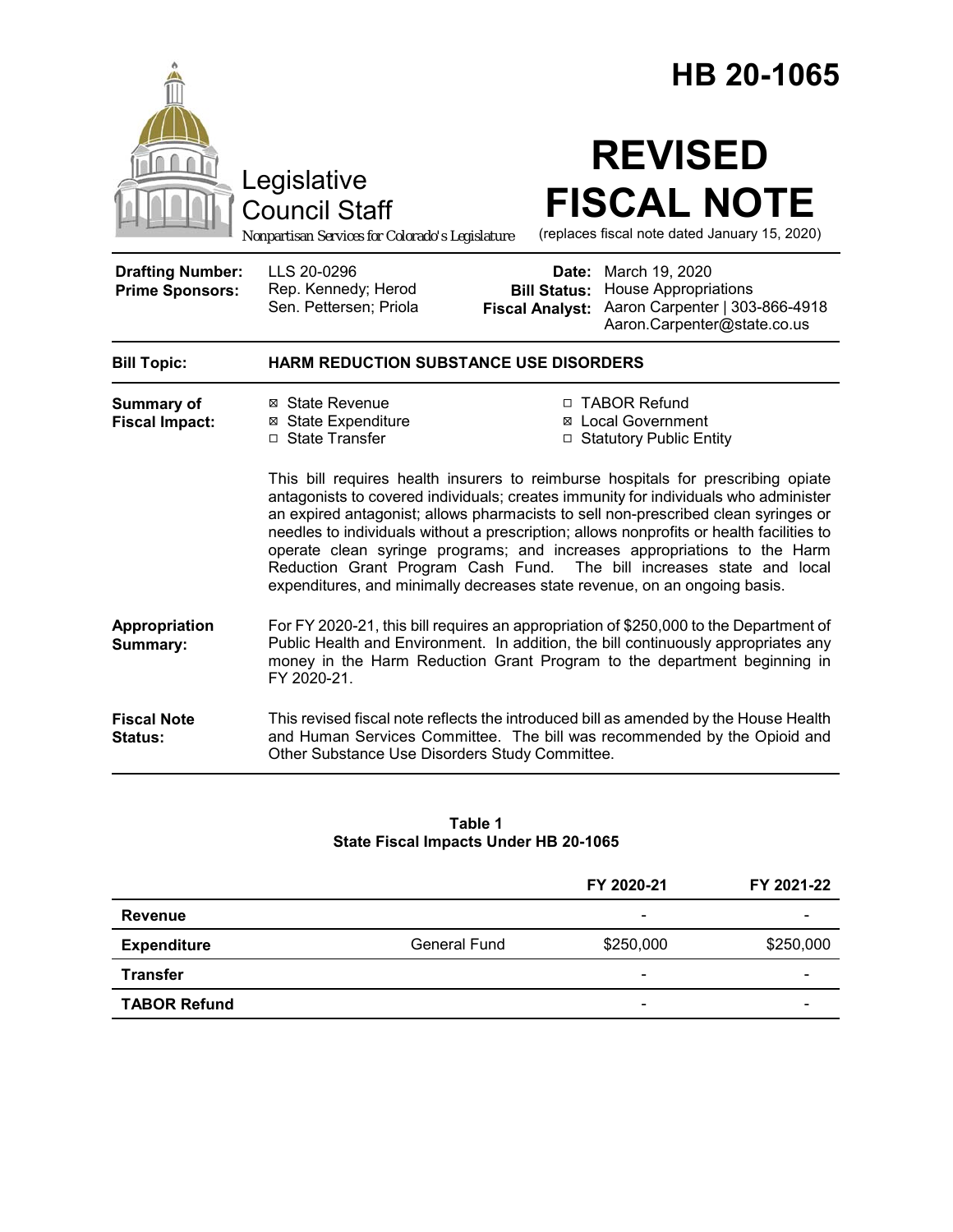# **Summary of Legislation**

This bill makes changes to insurance reimbursements, clarifies civil and criminal immunity for administering expired opiate antagonists, allows pharmacists to sell clean syringes and needles, changes requirements for local clean syringe programs, and increases appropriations to the Harm Reduction Grant Program, as described below.

**Insurance reimbursements.** This bill requires health insurers to reimburse hospitals for providing opiate antagonists to covered individuals at discharge.

**Immunity for administering an expired opiate antagonists.** The bill clarifies that the existing immunity from criminal and civil penalties for persons who furnish or administer an opiate antagonist in good faith to a person experiencing or at risk of an opiate-related drug overdose also applies to *expired* opiate antagonists.

**Notifications of opiate antagonists.** The bill requires pharmacists to notify individuals who are prescribed an opioid about the availability of opiate antagonists, if, in their professional opinion, the person would benefit from such a notification. If Senate Bill 20-007 becomes law, this notification must indicate that the opiate angagonist is available free of charge..

**Selling of clean syringes.** The bill allows pharmacists to sell nonprescription syringes and needles to anyone without being in violation of Colorado's drug paraphernalia law.

**Clean syringe programs.** This bill allows nonprofits with experience operating a clean syringe program or health facilities to operate a clean syringe program. Before nonprofits can operate a program, they must first engage with stakeholders to discuss issues related to the program. Nonprofits and health facilities must report specific information to the Colorado Department of Public Health and Environment (CDPHE) each month.

**Harm Reduction Grant Program.** Finally, the bill requires the General Assembly to appropriate \$250,000 per year above the FY 2019-20 appropriation to the Harm Reduction Grant Program Cash Fund, which will result in total appropriations to the cash fund of \$2.1 million. In addition, the bill specifies that money in the cash fund is continually appropriated to the CDPHE.

# **Comparable Crime Analysis**

Legislative Council Staff is required to include certain information in the fiscal note for any bill that creates a new crime, changes the classification of an existing crime, or changes an element of an existing crime. The following sections outline data on crimes that are comparable to the offense in this bill. Assumptions on future rates of criminal convictions under the bill are discussed in the Background and Assumptions section below.

**Prior conviction data on drug paraphernalia.** This bill allows pharmacists to sell clean syringes or needles without being in violation of Colorado's drug paraphernalia laws. Under these laws, possession of drug paraphernalia is a drug petty offense with a penalty of a fine of no more than \$100 and the manufacture, sale, or delivery of drug paraphernalia is a level 2 drug misdemeanor, which carries a sentence of a \$50 fine to 364 days in jail and a \$750 fine. From FY 2015-16 to FY 2017-18, 2,467 individuals have been convicted and sentenced for possessing drug paraphernalia and 5 individuals have been convicted and sentenced for the manufacture, sale, or delivery of drug paraphernalia. Of the persons convicted of both offenses, 1,683 were male, 785 were female, and 4 did not have a gender identified. Demographically, 2,164 were White,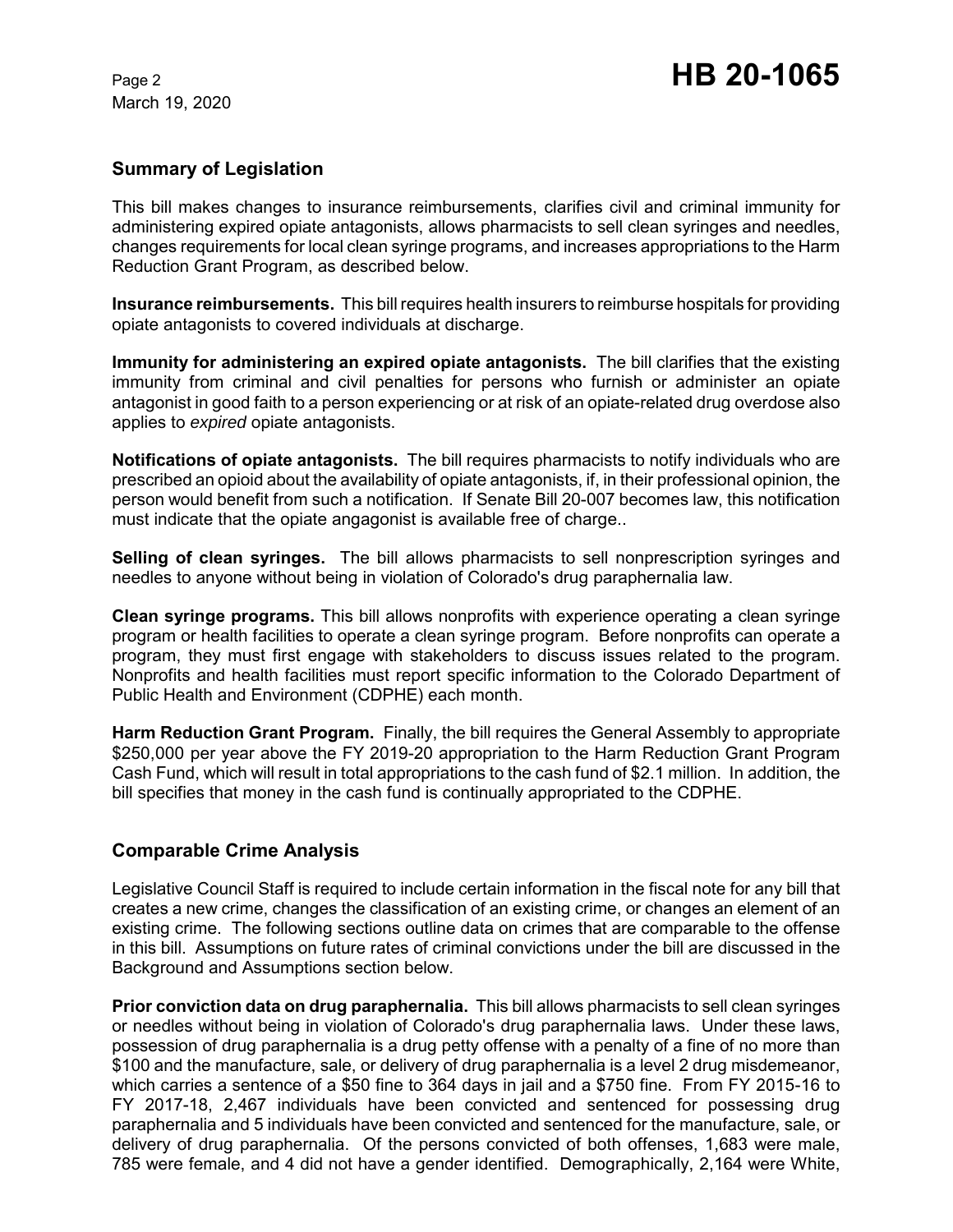143 were Black/African American, 122 were Hispanic, 10 were Asian, 4 were American Indian, 26 were classified as "Other," and 3 did not have a race identified. In addition, of those convicted, one individual was sentenced to jail for the manufacturing, sale, or delivery of drug paraphernalia.

Visit leg.colorado.gov/fiscalnotes for more information about criminal justice costs in fiscal notes.

# **Background and Assumptions**

**Harm Reduction Grant Program.** In 2019, the General Assembly passed Senate Bill 19-008 which created the Harm Reduction Grant Program in the CDPHE and appropriated \$1.8 million for FY 2019-20. Based on the fiscal note for SB 19-008, it is assumed that the current appropriation amount of \$1.8 million will continue in FY 2020-21 and future fiscal years.

**Clean syringe programs.** The CDPHE supports 15 syringe exchange programs across 8 counties through contracts with local public health agencies and community-based organizations. The department does not manage local programs.

**Criminal justice impact.** Since it is unknown how many of those convicted for the above offenses were pharmacists who sold a non-prescribed syringe or needle, the fiscal note assumes that most pharmacists adhere to current law and, therefore, any change in criminal convictions will be minimal. Because the bill is not expected to have a tangible impact on criminal justice-related expenditures or revenue at the state or local levels, these potential impacts are not discussed further in this fiscal note.

## **State Revenue**

Starting in FY 2020-21, Judicial Department revenue from civil filings fees and criminal fees and fines may decrease by a minimal amount due to changes in opiate antagonist immunity-related provisions. The fiscal note assumes that any decrease in revenue will be minimal.

## **State Expenditures**

This bill will increase General Fund expenditures in the CDPHE by \$250,000 per year starting in FY 2020-21. Conversely, the bill will minimally decrease state expenditures and workload for the Judicial Department and the Department of Regulatory Agencies (DORA) starting in FY 2020-21, as described below.

**Department of Public Health and Environment.** Starting in FY 2020-21, expenditures in the CDPHE will increase by \$250,000 to provide additional funding to the Harm Reduction Grant Program, as required by the bill. This funding must be appropriated to the Harm Reduction Grant Program Cash Fund, and will be expended by the CDPHE under the continuous spending authority granted by the bill. Workload in the CDPHE will also increase to administer additional grants. Further, expenditures will increase to provide additional support to any new clean syringe programs operated by nonprofits or health facilities. Because it is unknown how many more programs there will be, the fiscal note assumes that increases in appropriation will be requested through the annual budget process.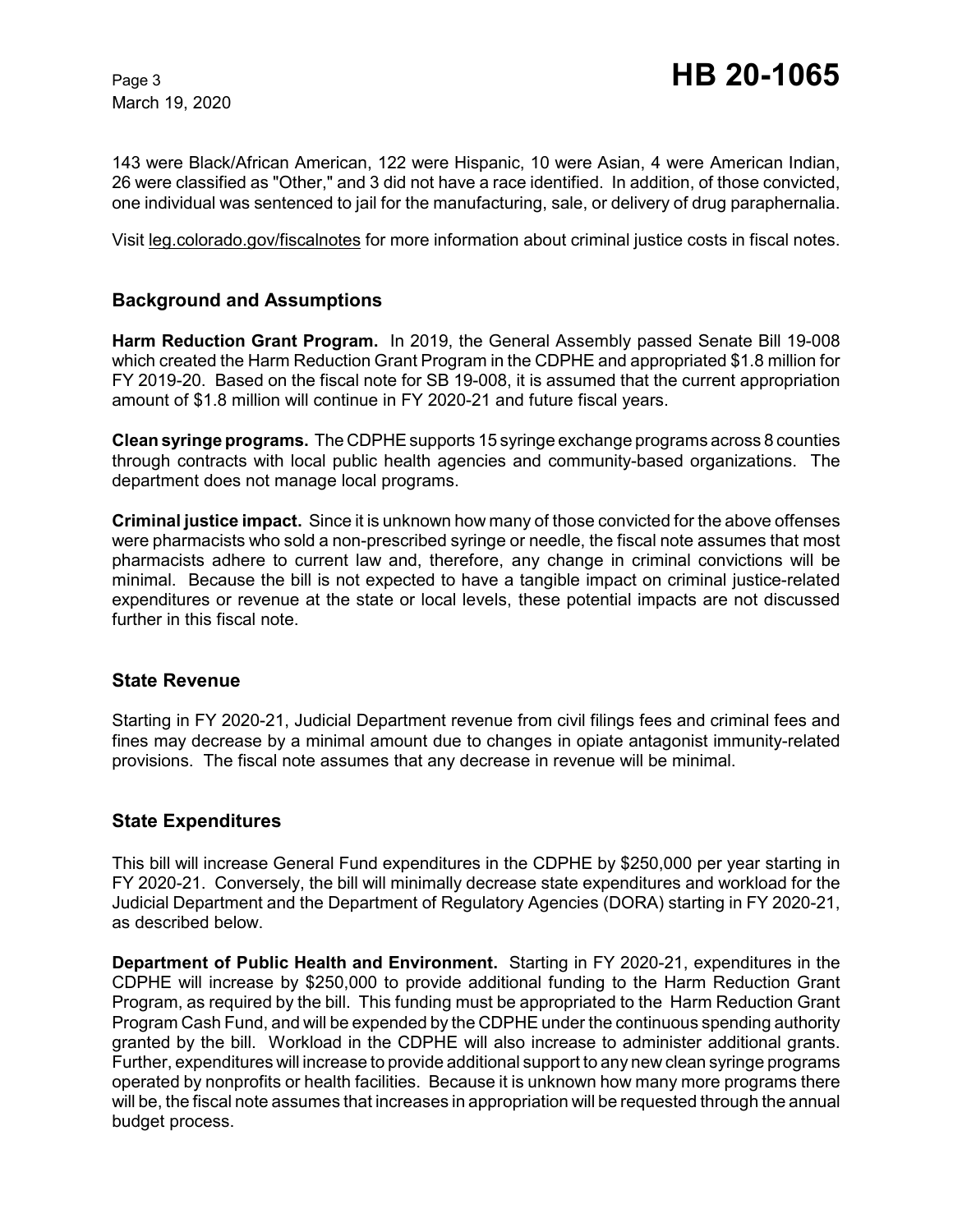**Judicial Department.** Starting in FY 2020-21, workload and expenditures in the Judicial Department will decrease by a minimal amount due to changes in opiate antagonist immunity-related provisions. No change in appropriation is required.

**Department of Regulatory Agencies.** Staring in FY 2020-21, workload for the State Board of Pharmacy in DORA will decease by a minimal amount due to fewer disciplinary hearings as a result of the bill allowing pharmacists to sell nonprescription syringes and needles without committing a criminal offense. In addition, workload to the Division of Insurance in DORA will increase to monitor and enforce insurance carrier payments to hospitals related to opiate antagonists to covered individuals upon discharge. The fiscal note assumes that any change in workload will be minimal and no change in appropriations is required.

**TABOR refunds.** Under the March 2020 LCS Economic and Revenue Forecast, the state is not expected to collect revenue above the TABOR limit in either FY 2020-21 or FY 2021-22, and refund obligations are not anticipated for these years. This bill does not change these expectations concerning refunds to taxpayers.

#### **Local Government**

Starting in FY 2020-21, local government expenditures will increase if locally run hospitals choose to operate a clean syringe program. The impact will vary by county.

## **Technical Note**

The bill specifies the effective date for Section 10 of the bill; however, the fiscal note assumes that this effective date applies to Section 9.

## **Effective Date**

The bill takes effect upon signature of the Governor, or upon becoming law without his signature. Section 9 of the bill takes effect if Senate Bill 20-007 becomes law. Section 2 of the bill only becomes effective if Senate Bill 20-007 does not become law.

## **State Appropriations**

For FY 2020-21, the bill requires a General Fund appropriation of \$250,000 to the Harm Reduction Grant Program Cash Fund within the Department of Public Health and Environment, assuming the General Assembly continues the FY 2019-20 appropriation of \$1.8 million to the fund in the FY 2020-21 Long Bill.